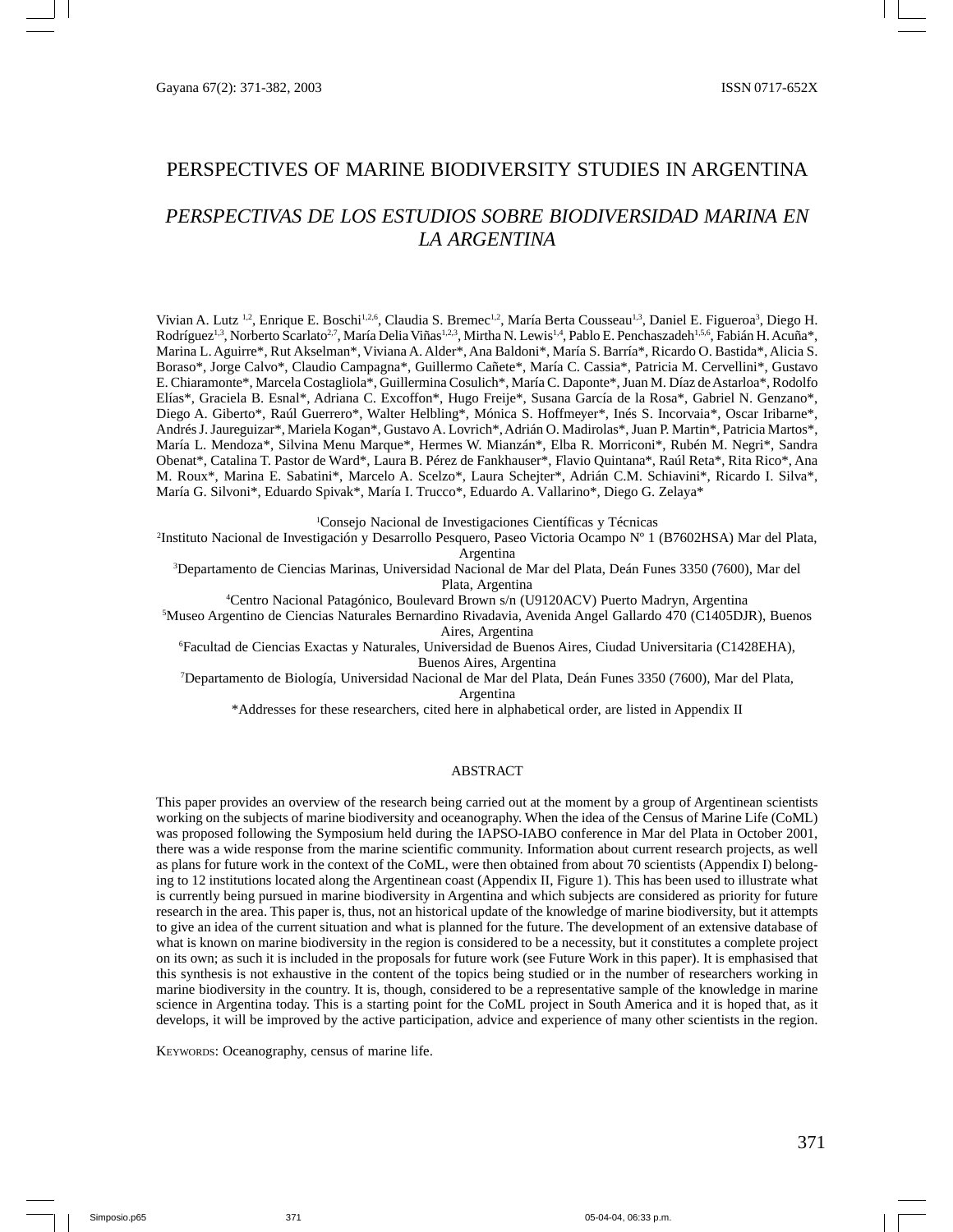#### RESUMEN

En este artículo nosotros intentamos dar un panorama sobre la investigación llevada a cabo en este momento por un grupo de científicos argentinos que trabajan en los temas de biodiversidad marina y oceanografía. Cuando comenzamos a distribuir la idea del Censo de la Vida Marina (CoML), luego del simposio desarrollado durante la conferencia del IAPSO-IABO en Mar del Plata en octubre del 2001, encontramos una amplia respuesta en la comunidad científica marina. Recopilamos entonces información acerca de los proyectos de investigación en curso, así como también intereses para futuros trabajos en el contexto del CoML, de cerca de 70 investigadores (Apéndice I) pertenecientes a doce instituciones ubicadas a lo largo de la costa Argentina (Apéndice II, Figura 1). Con el objeto de hacer un buen uso de esta valiosa información decidimos enfocarnos en mostrar lo que se está realizando en la actualidad en biodiversidad marina en Argentina y cuáles son los temas considerados prioritarios a continuar desarrollándose en un futuro por los investigadores que trabajan en esta área. Por lo tanto, este documento no es una puesta al día del conocimiento sobre biodiversidad marina en Argentina, pero ciertamente da una idea de a dónde ha llegado y hacía dónde pretende ir. Nosotros estamos de acuerdo que construir una base de datos extensiva de lo que se conoce sobre biodiversidad en la región es una necesidad, pero entendemos que esto constituye un proyecto en sí mismo, y por lo tanto decidimos incluirlo como una de las propuestas a futuro (ver Future Work en este documento). Debemos enfatizar que esta síntesis no es exhaustiva en el contenido de temas en estudio ni en el número de investigadores que trabajan en biodiversidad marina en el país. Creemos, sin embargo, que es una muestra representativa de lo que se está realizando en ciencias marinas en Argentina hoy. Este es un punto de partida para el trabajo del CoML en Sudamérica y nosotros esperamos que a medida que se desarrolle se verá mejorado por la participación activa, los consejos y la experiencia de muchos otros científicos en la región.

PALABRAS CLAVES: Oceanografía, censo de la vida marina.

#### INTRODUCTION

#### THE ARGENTINE SEA

Argentina has an extensive, 4,000 km long, maritime littoral on the South Western Atlantic Ocean. It includes four large gulfs (San Jorge, San Matías, Nuevo, and San José) and the Río de la Plata estuary. The adjacent continental shelf out to the shelfbreak has a surface area of ca. 960,000 km<sup>2</sup>; beyond this, the depth increases steeply.

The Argentinean continental shelf has a smooth topography and variable width. To the North (38º S), it is 210 km wide and, to the South (52º S), it extends out to 850 km from the coast. Sediments along the shelf are of variable composition. To the North, sand, gravel, and shells predominate, whereas, to the South, there is mainly a mixture of sand and gravel. In some areas of Golfo San Jorge, Southern Patagonian Coasts and at the shelf-break, mud sediments are abundant. Rocky bottoms are found on the area offshore from the Golfo San Jorge, as well as in some small parts of the central continental shelf.

Three main water masses are recognized: coastal

waters, shelf waters, and slope waters. Low Salinity Coastal waters are influenced by the continental runoff from main rivers, the Canales Fueguinos and the Magellan Straits. These waters vary in temperature and cover areas such as the estuary of Río de la Plata, El Rincón, and the coast of Santa Cruz Province. Coastal waters of high salinity are found off Buenos Aires Province and at the mouths of the gulfs San Matías and Nuevo. Shelf waters cover the central zone of the shelf between 38º S to 55º S. Slope waters cover the outermost zone of the shelf, on the shelf-break.

Some conspicuous features are relevant to the regional oceanography and species distributions: the Malvinas Current of Subantarctic origin, which runs northward parallel to the shelf-break; the Magallanes Strait, separating Tierra del Fuego from the mainland and connecting the Pacific and Atlantic Oceans; and the Río de la Plata, discharging large volumes of fresh water and its sediments to the ocean. Several oceanographic fronts are clearly distinct.

Several attempts have been made to classify the Argentinean Sea into biogeographical provinces. From a biological point of view, 2 main provinces have been proposed. The Provincia Magallánica of cold waters broadly covers the Southern Patagonian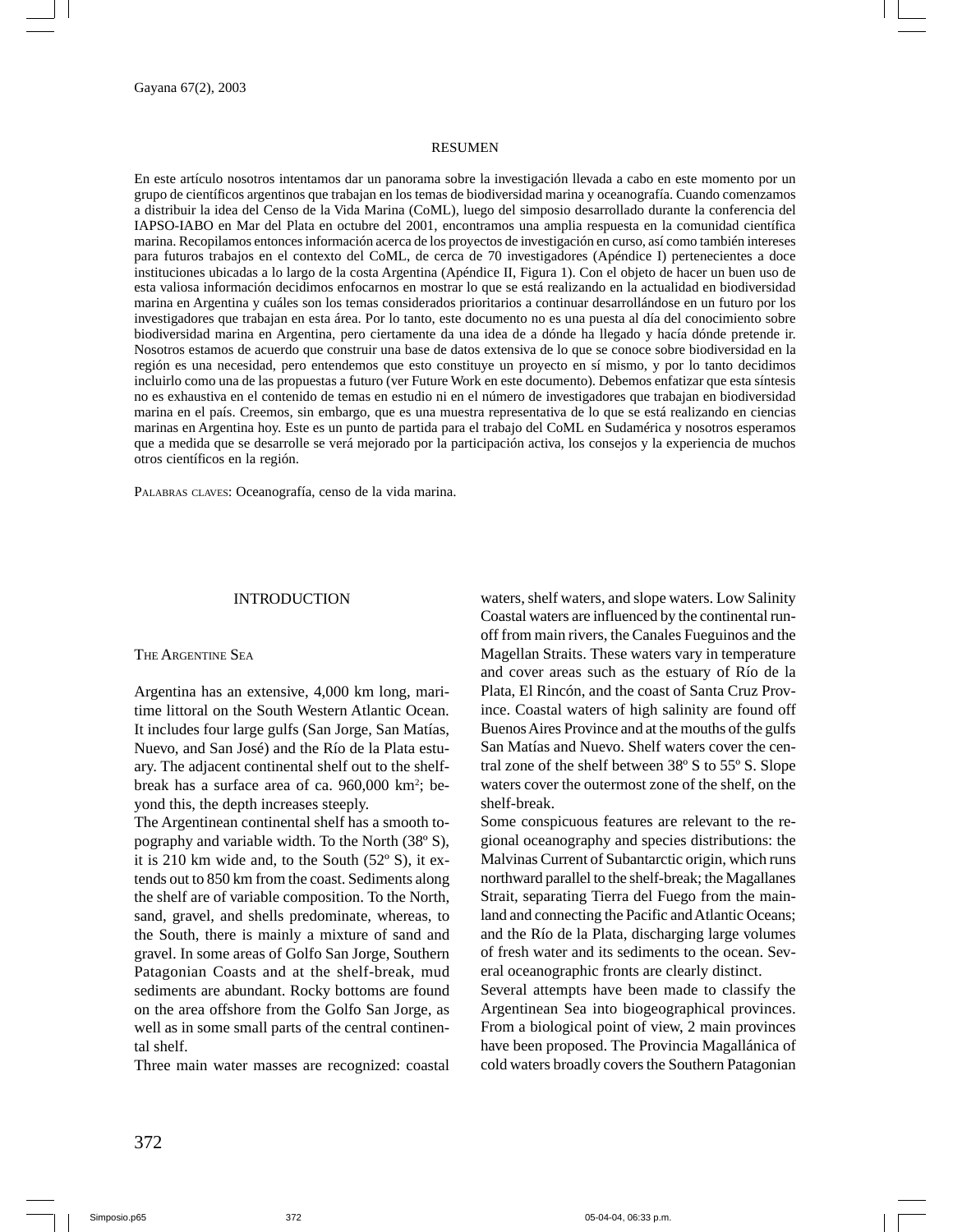Marine biodiversity in Argentina: LUTZ, V. *ET AL.*

coast and shelf and widens offshore and extends northwards along the outermost zone of the shelf. The Provincia Argentina of warmer waters covers the coast from North Patagonia, approximately from Península Valdés, towards the North including the coast of the Buenos Aires Province, Uruguay and Southern Brazil (up to  $\sim$  23 $\degree$  S).

### MAIN SUBJECTS OF RESEARCH

#### SEABIRDS AND MARINE MAMMALS

The Argentine Sea is characterized by a high diversity of marine birds and mammals. About 80 species of birds depend on marine habitats for both breeding and foraging and more than 40 marine mammal species have been recorded in coastal and offshore waters. Research projects on these groups are conducted along the whole of the coast of Argentina. The activity is based mainly in Tierra del Fuego (CADIC), northern Patagonia (CENPAT), and northern Buenos Aires Province (UNMdP) (see Figure 1), 6 scientists from these institutes having contributed to this paper.

The main research focus is on behavioural demography and trophic studies and the assessment of interaction with fisheries. Studies, using satellite telemetry, of the social behaviour of birds and mammals at sea are complemented by population assessment and long-term monitoring of coastal communities. Demographic data for some populations span over more than 15 years. Trophic studies include the analysis of diet, habitat use, and foraging strategies. The study of the interaction of birds and mammals with coastal and shelf fisheries recorded mortalities caused by coastal gillnets, trawling, and longline operations.



FIGURE 1*.* Location of the Marine Science Institutions of Argentina referred to in this paper.

FIGURA 1. Ubicación de las Instituciones dedicadas a las Ciencias Marinas en Argentina representadas en este artículo.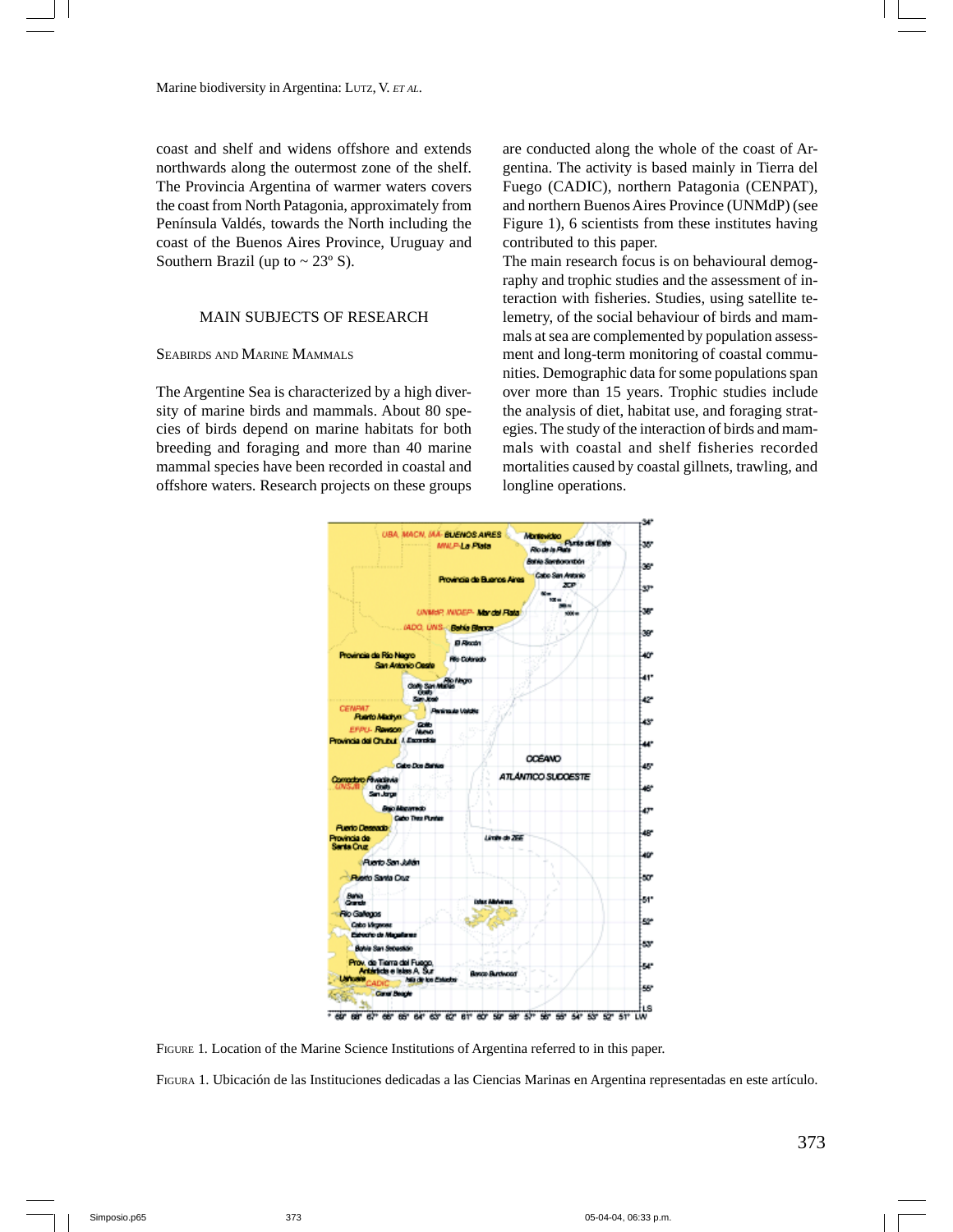Researchers have identified certain urgent aspects of conservation, particularly for several threatened species of seabirds (e.g. Southern Giant Petrels) and marine mammals (e.g. La Plata Dolphin). High importance was given to linking the research findings to the sustainable use and conservation of marine and coastal biodiversity resources. National and international laws protect most of the species and several coastal communities exist within small marine protected areas. The implementation of effective conservation strategies and the creation of new management procedures for Marine Protected Areas are recommended.

Population trends, interaction with fisheries, the monitoring of offshore species by satellite telemetry, pollution studies, and the study of the health of the wildlife are considered powerful tools for the utilization of these top predators as indicators of environmental changes.

#### **ICHTHYOLOGY**

The Argentine Sea represents a transitional zone for the ichtyofauna. Fish biodiversity is, as a result, lower than in tropical ichthyofauna, with fewer than 500 species actually identified. A wide range of research topics concerning marine fish is currently carried out in Argentina. Twelve scientists dedicated to this field, working at MACN, INIDEP, UNMdP, and CADIC have shown interest in participating in the first CoML initiative.

Several studies cover aspects of fish biology, taxonomy, and trophic ecology. Some are focused on Pleuronectiformes and Anguilliformes. In the Patagonian Region, predominantly in Subantarctic waters, the research is concentrating on osteichthyan and chondrichthyan fisheries biology as well as on the physiology of reproduction, energy budgets, and behaviour. Fish stock identification using parasites as biological tags is also being investigated. Off the coast of Buenos Aires, where the waters are warmer, the studies are related to biodiversity with special emphasis on the determination and distribution of fish assemblages. A project on spatial and temporal variations in fish distribution is carried out in the estuarine environment of the Mar Chiquita coastal lagoon (Buenos Aires Province).

Some economically important species are being

monitored for fishery purposes. This task is carried out by fisheries scientists on board research vessels and by trained observers on commercial ships. Together with traditional methods for fish assessment, such as bottom trawl surveys, acoustic methods are also intensively employed for monitoring several species of demersal and pelagic fish at locations ranging from coastal waters and estuaries to the continental slope.

#### **BENTHOS**

The study of the benthos in Argentina includes several fields of research; the information given here summarises that provided by 26 scientists from institutions located in Mar del Plata (UNMdP, INIDEP), La Plata (UNLP), Buenos Aires (UBA), Puerto Madryn (CENPAT), Comodoro Rivadavia (UNPSJB), and Ushuaia (CADIC). Investigations related to particular taxonomic groups are mainly dedicated to the study of:

· The taxonomy, geographical distribution, and biogeography of Anthozoa, Hydrozoa, Crustacea, Molluscs, Nematoda, Polychaeta, Echinodermata, and Tunicata from the Argentinean continental shelf and the adjacent hydrographic Subantarctic and Antarctic regimes. Modern methods (spermiotaxonomy in Crustacea) and classical techniques (histology and histochemistry) are used for morphological studies.

· The reproductive biology of Cnidaria from the Argentinean Continental Shelf (histological techniques), and of Polychaeta, Molluscs, and Crustacea from Buenos Aires and Asteroidea from Patagonian coastal habitats. Classical methods are used.

· The taxonomy and utilization of seaweeds from Patagonia (Chubut, Santa Cruz and Tierra del Fuego) and other Subantarctic and Antarctic areas, by means of morphometry and microscopy. Also, the reproduction and culture of marine algae in culture media (unicellular) and cultivation chambers (multicellular).

· The population genetics of the Mytilidae from the South American Atlantic using enzyme polymorphisms, basic cytogenetics, and banding techniques.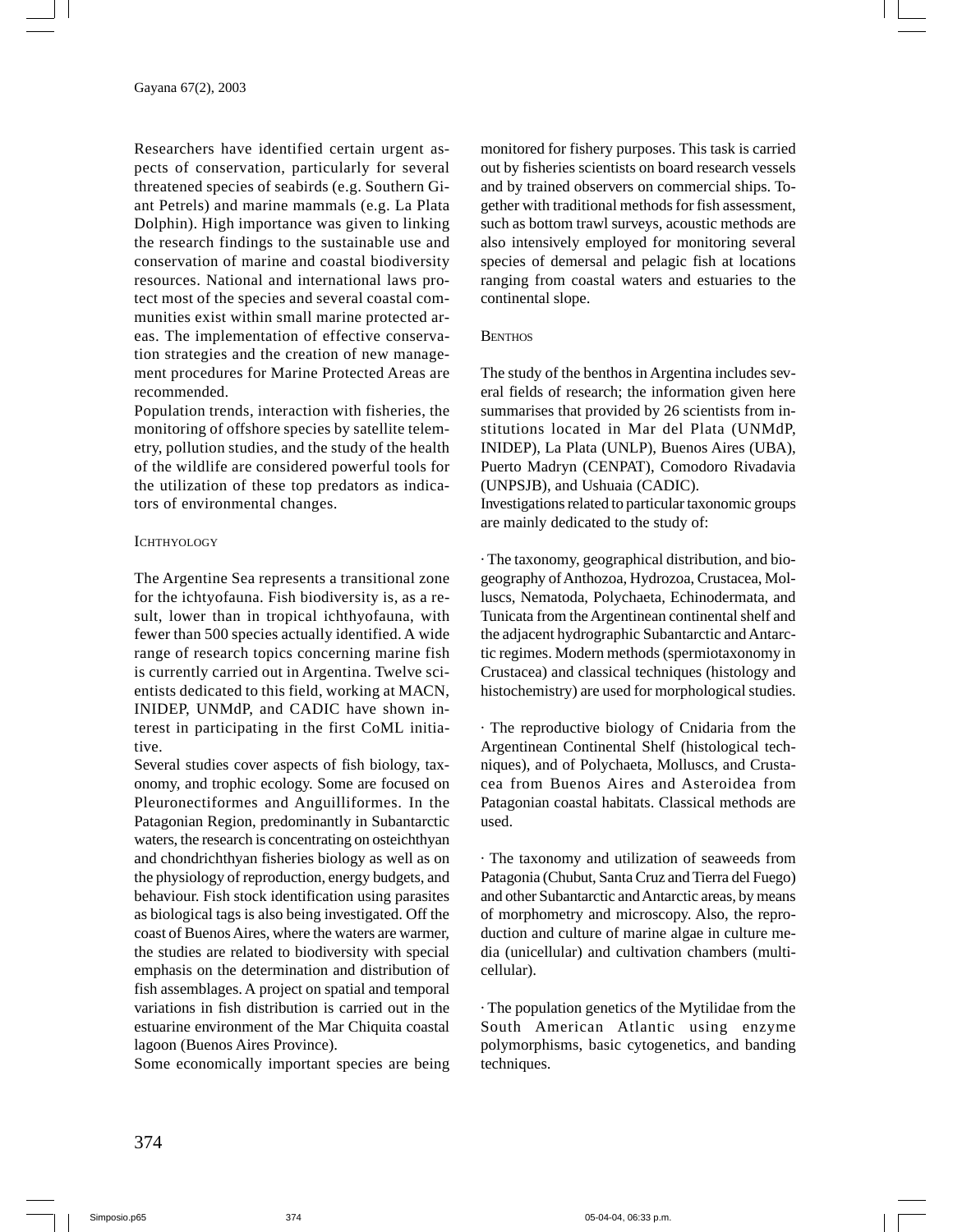Other studies concern benthic assemblages as listed below:

· The ecology of coastal habitats and invertebrate species (Polychaeta, Crustacea) from the province of Buenos Aires, in some cases in comparison with the coastal environments of Uruguay and Brazil. Experimental programs and classical collection and study techniques are also being developed.

· Benthic indicators of organic enrichment in the Mar del Plata subtidal and harbour area using classical sampling (grabs, corers) and experimental and micronucleus analysis to assess pollution.

· Biodiversity and community structure associated with infralittoral bottoms in El Rincón, the Río de la Plata estuary, the Península Valdes, San Jorge Gulf and the Argentinean Continental Shelf. Also the benthic feeding grounds and trophic ecology of demersal fishes on the Buenos Aires shelf. Material is obtained with conventional gears (dredges, grabs, otter trawls) and analyzed using multivariate techniques.

· Comparative studies of the composition and paleobiodiversity of molluscan assemblages from Quaternary marine deposits from Argentina and other areas of the Southern Hemisphere using systematic, biometrical and geochemical analyzes and radiocarbon dating.

· Comparative physiological analysis of Subantarctic benthic communities, currently involving molluscs and decapods from Tierra del Fuego and the Beagle Channel, by means of energetic determinations (oxygen consumption).

#### ZOOPLANKTON

Twelve Argentinean scientists working on marine and estuarine zooplankton have so far shown an interest in joining future CoML projects in South America. Most of them are based in research institutions located in the Buenos Aires Province, such as INIDEP, UBA, and IADO.

A large number of studies are currently being conducted. Most of them are field work, mainly focused on the taxonomy, distribution, and abundance of different taxa in relationship to environmental conditions. Almost all size groups are included: nanoplankton, microzooplankton (ciliates, dinoflagellates, radiolarians, and foraminifers), mesozooplankton (copepods, cladocerans, decapod larvae, and appendicularians), and macrozooplankton (amphipods, euphausiids, mysids, thaliaceans, doliolids, chaetognaths, ctenophores, medusae).

The Buenos Aires shelf and the estuarine regions of Río de la Plata and Bahía Blanca are the most intensively studied areas while the shelf-break and the Patagonian areas have been considerably less explored. The few studies of zooplankton composition and biomass in the southern Patagonian shelf region were mainly carried out during the austral summer. In some coastal areas of Antarctica, there are at least 4 scientists studying the spatial and temporal distribution of several zooplankton groups (microzooplankton, tunicates, copepods, etc.).

Much effort is aimed at understanding the influence of the environment on the population dynamics of some target species (reproduction, distribution, seasonal and spatial variation, and migration patterns). Another focus of current research is the analysis of the structure of plankton communities and food webs. This approach has been employed in some areas of Buenos Aires, northern Patagonian shelves, and the Río de la Plata estuary. In this regard, several specialists in diverse taxonomic groups are conducting interdisciplinary studies in order to explain the processes underlying the formation of the observed plankton assemblages. The influence of frontal systems on the planktonic communities (from bacterioplankton to macrozooplankton) is being studied in the Río de la Plata estuary.

While most of the work is restricted to investigating spatial distribution, there are some time series of data such as those for the Bahía Blanca estuary (1986-1998) and the Nueva and Engaño bays (1994- 1998). In these locations, zooplankton collection is accompanied by the gathering of hydrographic data (see the Biological Oceanography section). In addition, an approximately monthly sampling program was started in January 2000 at a fixed station near Mar del Plata harbour (38º28'S, 57º41'W). Here, plankton sampling includes all size fractions from bacterioplankton to macrozooplankton and chemical and physical parameters are measured at the same time (see the Biological Oceanography section). Classical taxonomy and standard microscopy count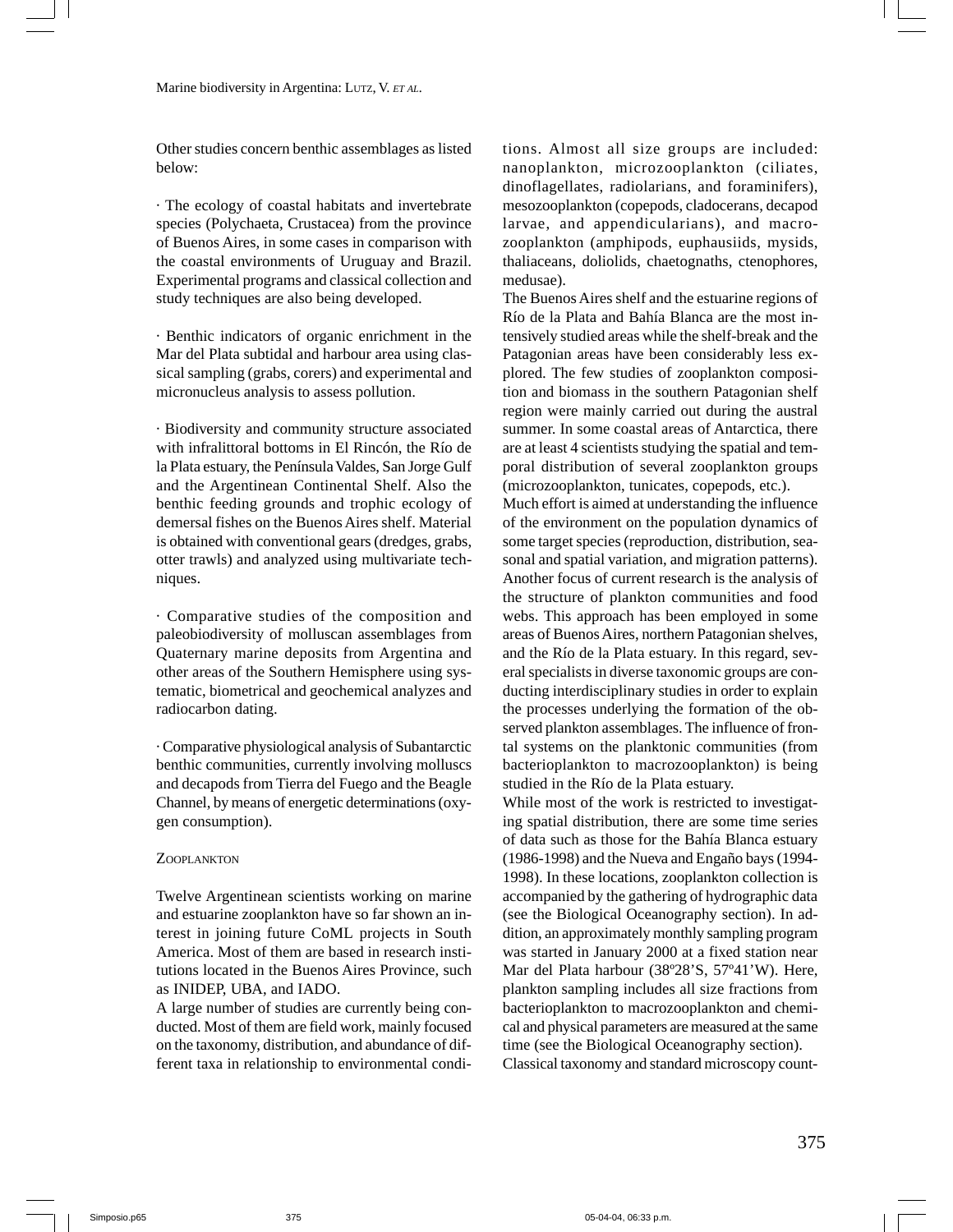ing have been used in meso and macrozooplankton studies. Hydroacoustics is routinely employed for monitoring spatial patterns of macrozooplankton. In the case of ciliates, methods include electronic microscopy and cell counts by inverted microscopy, Protargol staining and fluorescence techniques. Although the experimental approach is at present much less developed, some work is under way examining copepod egg production in a frontal region and the nutrition of estuarine copepods.

#### BIOLOGICAL AND CHEMICAL OCEANOGRAPHY

Three research groups (7 scientists) working on biological and chemical oceanography in relation to phytoplankton dynamics over the Argentinean Shelf have contributed to this paper. A common point of interest among these research groups is the development of time series studies at fixed locations.

The first of these has been carried out at two sites in the Bahía Blanca estuary (38°45 S 62°20 W, Buenos Aires Province) since 1974. This project, developed at IADO, aims, as its main objective, to relate various aspects of chemical oceanography to coastal primary production and eutrophication processes in the area. Sampling is performed every 15 days. Variables measured at these sites include: 1) Phytoplankton species abundance (optical microscopy); 2) Chlorophyll*a* concentration (spectrophotometry); 3) Temperature; 4) Irradiance (PAR quantum meter); 5) Nutrient concentrations (autoanalyzer); 6) Dissolved oxygen (Winkler method); 7) Salinity (conductivity); 8) Gross and net primary production (14C incorporation, oxygen evolution); and 9) Others such as turbidity, tidal level, and meteorological conditions.

A second time series study at Bahía Engaño (43°S 65 W; Chubut Province) was started in 2000. This project, developed at EFPU, aims to assess the impact of solar ultraviolet radiation (UV) on the primary productivity of natural phytoplankton assemblages. The station is sampled every month, the data obtained including: 1) Phytoplankton species abundance (optical microscopy); 2) Chlorophyll-*a* concentration (fluorometry); 3) Temperature (submersible thermometer); 4) Irradiance (PAR-UV quantum meter); 5) Absorption spectra of phytoplankton and detritus (spectrophotometry); 6) Primary production  $(^{14}C$  incorporation; oxygen evolution; the use of PAM fluorometry is envisaged); and 7) UV-absorbing compounds on phytoplankton (spectrophotometry). Another time series study, carried out at a coastal station (EPEA: Estación Permanente de Estudios Ambientales) located off the Buenos Aires Province (38º 28' S, 57º 41' W), has been sampled since 2000. This project, known as DiPlaMCC (Dinámica del Plancton Marino y Cambio Climático) is based at INIDEP. The main aim is to understand how variations in the dynamics and diversity of plankton communities are linked to climate change. The station is sampled monthly and the project is expected to run for about 10 years. The data being gathered include: 1) Phytoplankton species abundance (optical microscopy); 2) Chlorophyll-*a* concentration (fluorometry); 3) Temperature, density, and salinity (CTD); 4) Irradiance (PAR-UV quantum meter); 5) The absorption spectra of phytoplankton and detritus (spectrophotometry); 6) Nutrient concentrations (autoanalyzer); 7) Dissolved oxygen (Winkler method); 8) Absorption spectra of coloured dissolved organic matter (spectrophotometry); 9) Qualitative and quantitative information on ultraphytoplankton (< 5 m) (epifluorescence microscopy; occasionally flow cytometry; the use of molecular techniques is envisaged); and 10) Bacterioplankton abundance and composition (epifluorescence microscopy).

In addition to these time series projects, a variety of other studies on phytoplankton are being developed. Some of them involve regional descriptions of species composition sampled during INIDEP research cruises (e.g., in different areas of the Buenos Aires Shelf, the frontal region off the Río de la Plata, Golfo San Jorge, and the southern Patagonian shelf). Other studies involve: physiological aspects of the effect of UV-radiation on phytoplankton in relationship to vertical mixing, the bioaccumulation of UV-absorbing-compounds, and interaction with the zooplankton (Playa Unión area, Chubut); the monitoring of primary production and chlorophyll in the microphytobenthos of salt marshes (Bahía Blanca area, Buenos Aires); and laboratory experiments and modelling to understand nutrient uptake by phytoplankton in the Bahía Blanca estuary. The abundance, spatial distribution, and role of the bacterioplankton in the food web in the Río de la Plata estuary are also being studied (INIDEP).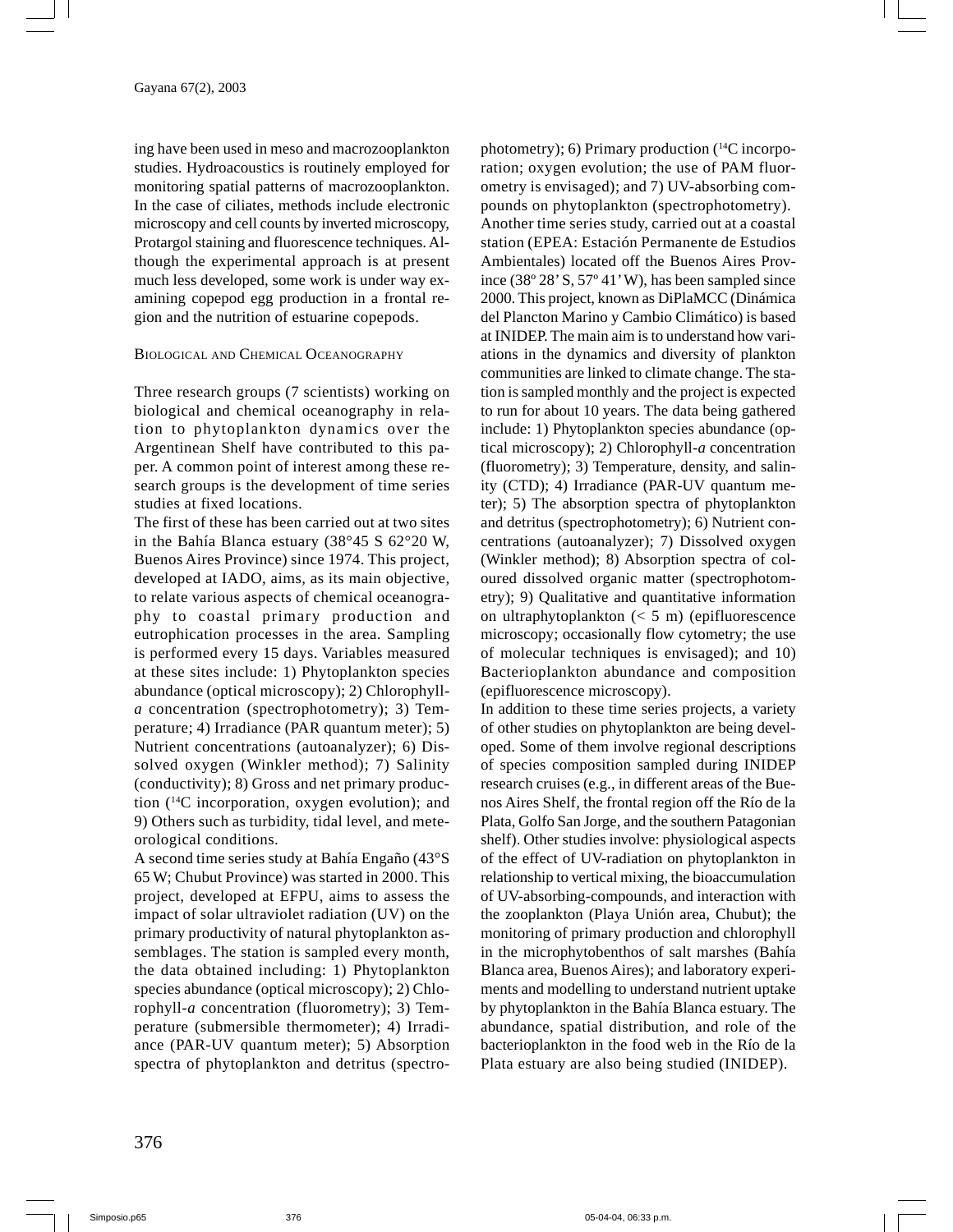#### PHYSICAL OCEANOGRAPHY

A group of 4 scientists at INIDEP are involved with descriptive physical oceanography in the Argentinean shelf and shelf-break areas. The variables monitored include continuous conductivity/temperature profiles (CTD) sometimes with an *in situ* fluorometer attached to the CTD. Salinity and temperature at discrete depths are also occasionally measured. There is a data set (95% are CTD) for about 11,041 physical oceanographic stations (up to May 2002) distributed over the whole of the Argentinean Shelf. Quality control, calibration and editing are carried out on CTD data set. The main research project is "The Physical Oceanography of Argentinean Continental Shelf Ecosystems". The research team involved with this collaborates with physical, biological, fisheries, and ichthyological studies developed by scientists at INIDEP, UNMdP, and UNS. Topics being studied include: 1) The degree of coupling between physical and biological processes, taking the Patagonian scallop as a case study (on the outer shelf and slope,  $34^{\circ}$ - $55^{\circ}$ S); 2) A hydrographic study of the Río de la Plata and its frontal system; 3) A study of the physical oceanographic regimes of the Northern Argentinean Continental Shelf (33º-43°S); 4) A numerical simulation of the oceanic circulation over the continental shelf and its interaction with the Malvinas and Brazil Currents; 5) An analysis of the relationship between the presence and abundance of the Patagonian anchovy and the main physical features of the area (41°-45°S); and 6) The environmental characterization of the areas of distribution, spawning, and breeding of several marine fish of commercial interest in the Patagonian Shelf (41°-55°S) and coastal sectors of Argentina and Uruguay.

#### **FUTURE WORK**

Some of the ideas for future work on biodiversity which emerged as those of major interest for the group of researchers in Argentina participating in this first initiative of the CoML follow. It is hoped that these ideas will be discussed and integrated with similar ones from colleagues in South America and the northern hemisphere to be eventually incorporated into proposals of the type promoted by CoML.

**· Creation of a GIS-Database.** This will involve the integration of biological and oceanographic historical data pertaining to the Argentinean Continental Shelf and those from other countries concerned into a systematic geographical database. This should, in the long-term, be incorporated into a global system such as OBIS (Ocean Biogeographical Information System). The proposal has been reinforced by the initiative of librarians at INIDEP who wish to cooperate with researchers in CoML projects by creating interactive bibliographic databases for particular studies in partnership with the libraries of other participating institutions in South America.

**· Biogeographical assessment.** This proposes a revision of existing attempts to partition the shelf areas around South America into biogeographical provinces in the Large Marine Ecosystem (LME) context. For this purpose, historical and contemporary databases as well as new results arising from eventual CoML projects would be used. In this context, some intensive biological/ ecological studies of key species within each biogeographical province will need to be pursued.

**· Integrative studies of large marine ecosystems.** This would initiate studies on the diversity and dynamics of organisms in relation to oceanographic conditions in poorly known ecosystems such as shallow waters, the continental shelfbreak in the South Western Atlantic, the shelf area off south Patagonia, and the Antarctic region. For these studies, it has been suggested that there should be dedicated scientific cruises as well as a program of scientific observers on board commercial ships and satellite technology. In connection with this idea, there is an initiative to create an oceanic protected area along the continental shelf-break within the framework of ecosystem management.

**· Time series network around South America.** This suggests the creation of a network of time series studies of organism diversity and dynamics together with oceanographic conditions at fixed locations around South America. This would aim to integrate the individual time series studies on the Argentinean coast with new stations distributed around the South American coast covering the main biogeographical provinces.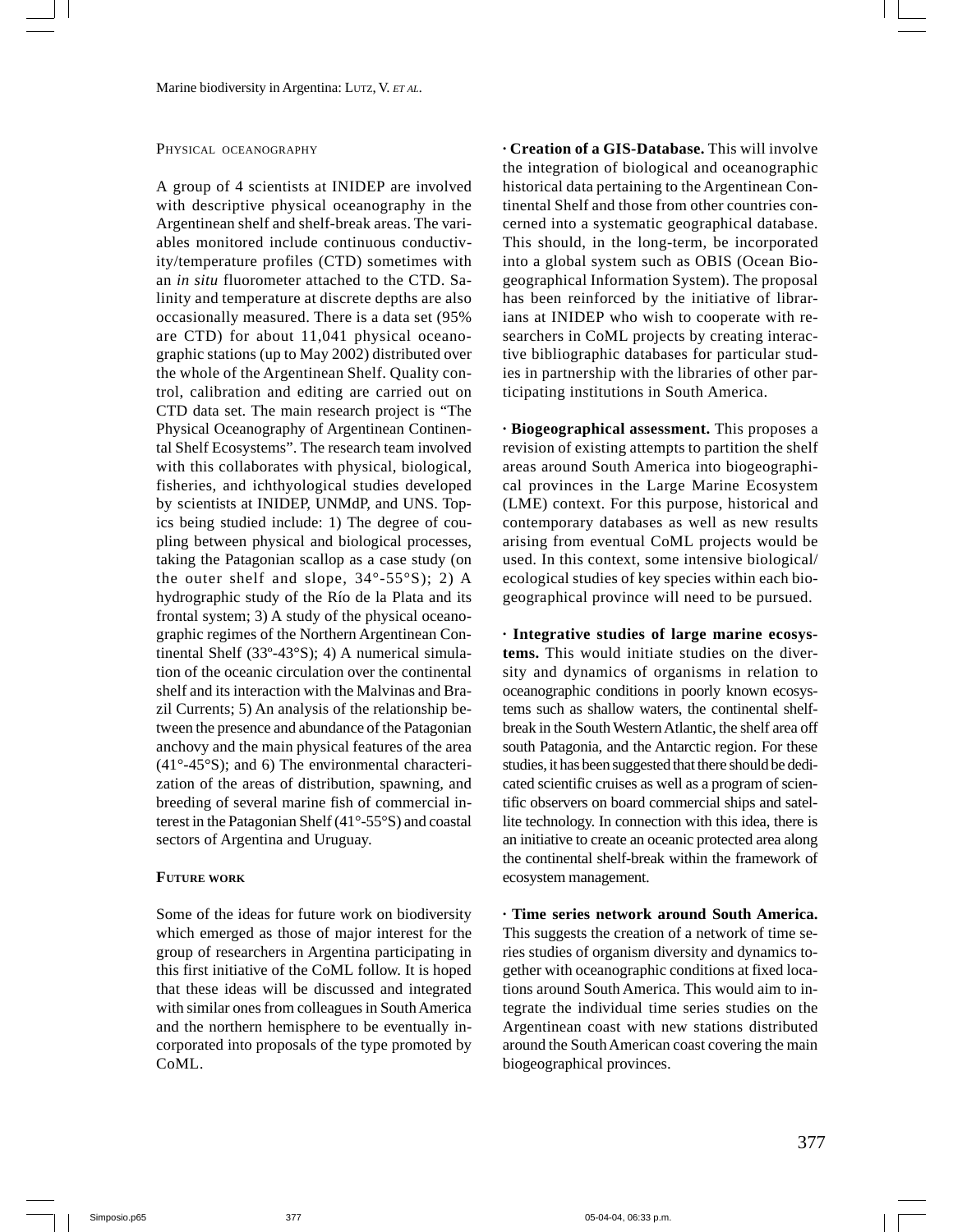**· Comparative studies of estuaries and coastal lagoons**. This proposes comparative studies of biodiversity and environmental conditions in estuaries and coastal lagoons of South America involving species composition, abundance, seasonal variations, and trophic relationships within taxonomic groups.

Factors identified as essential for the advancement of marine research in the region were:

**· Development of human resources.** More scientists and technical assistants will be needed for future taxonomical and oceanographic studies. For this, it would be sensible to take advantage of the knowledge of existing experts in taxonomy and of the reference collections in museums. The optimization of resources, both human expertise and equipment, will be necessary. Interaction between countries through courses, seminars and workshops on specific topics of technologies for the detection and assessment of marine life should be developed.

**· Incorporation and testing of new technologies in the region.** Technology plays a major role in making a census of marine life. Hence, a common interest among researchers participating in this initiative is the application of newly developed techniques such as:

**·** Molecular techniques for taxonomic and stock identification.

**·** Hydroacoustic techniques for identification and abundance assessments of stocks.

**·** Remote sensing for the estimation of primary production and the monitoring of electronically tagged individuals.

**·** Pulse repetitive fluorometry for the determination of primary production.

**·** Underwater video cameras for the identification and abundance assessments of planktonic and benthic organisms.

**·** Tagging and recapture of organisms to study their migration patterns.

**·** Remotely operated vehicles for the exploration of poorly known topographic features (*e.g.* submarine canyons).

#### **THE UNKNOWABLE**

In this paper, an attempt has been made to indicate what is considered to be of top priority in the next 10 years within the CoML program. Knowledge generated by the proposed projects will certainly create further questions. In this sense, new lines of research will follow these first steps.

The rapid development of new technologies will make possible, in the near future, achievements which cannot be foreseen at the present time as well as reduce the effort necessary to accomplish certain tasks.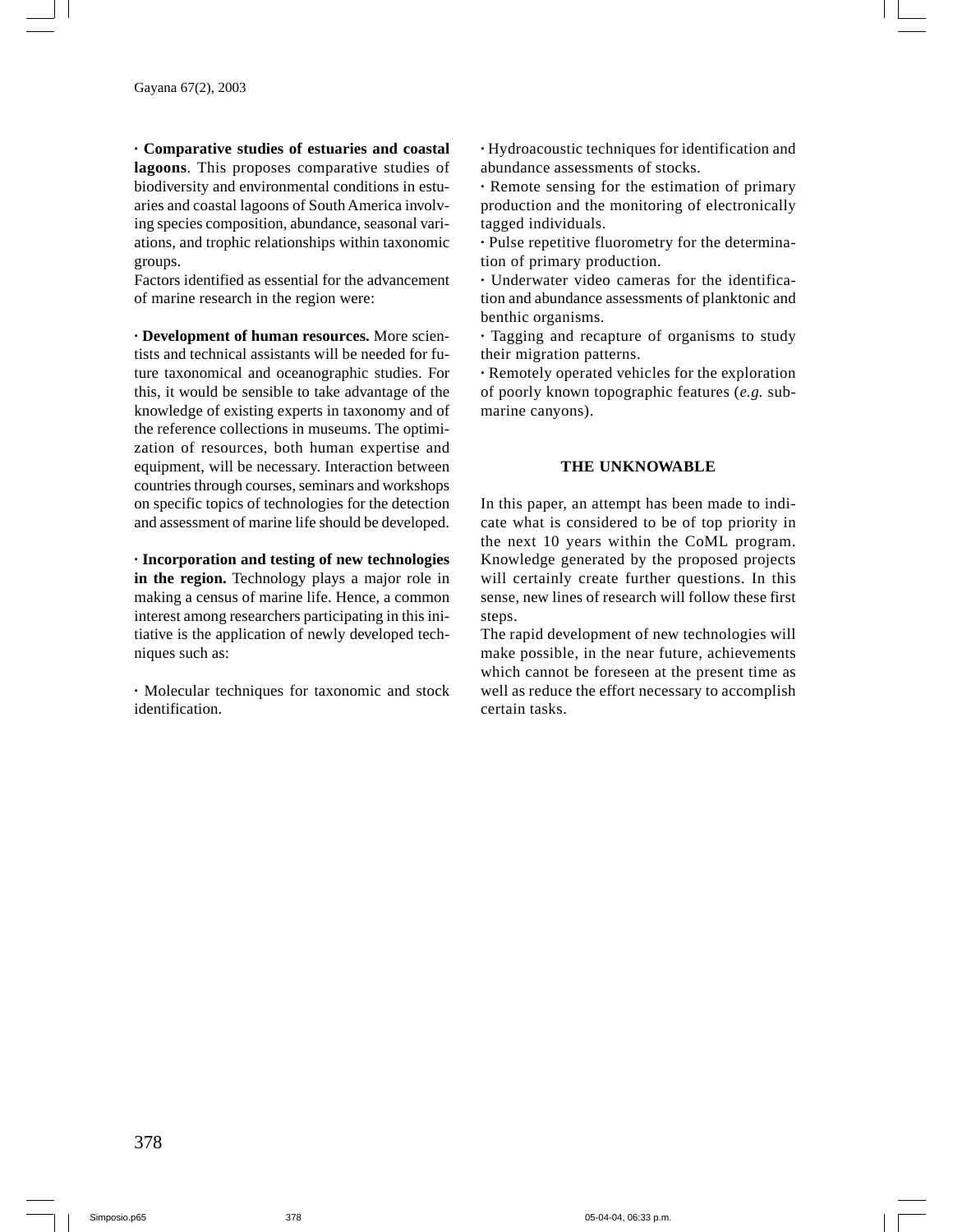## APPENDIX I: List of Argentinian researchers who contributed to this paper.

APENDICE I. Lista de investigadores argentinos, quienes contribuyen a este trabajo.

| <b>NAME</b>                                   | <b>EMAIL</b>                     | <b>RESEARCH SUBJECT</b>            | <b>INSTITUTION</b> |
|-----------------------------------------------|----------------------------------|------------------------------------|--------------------|
| Acuña, Fabián H.                              | facuna@mdp.edu.ar                | Benthos (Cnidarians)               |                    |
| Aguirre, Marina L.                            | maguirre@museo.fcnym.unlp.edu.ar | Benthos (Paleoecology)             | MLP                |
| Akselman, Rut                                 | rutaks@inidep.edu.ar             | Biol. Oceanography (Phytoplankton) | <b>INIDEP</b>      |
| Alder, Viviana A.                             | viviana@bg.fcen.uba.ar           | Zooplankton (Microplankton)        | UBA-IAA            |
| Baldoni, Ana                                  | baldoni@inidep.edu.ar            | Physical Oceanography              | <b>INIDEP</b>      |
| Barría, María S.                              | sbarria@criba.edu.ar             | Zooplankton (Ciliophora)           | <b>UNS-IADO</b>    |
| Bastida, Ricardo O.                           | rbastida@mdp.edu.ar              | <b>Benthos-Marine Mammals</b>      | <b>UNMdP</b>       |
| Boraso, Alicia S.                             | aboraso@sinectis.com.ar          | Benthos (Botany)                   | <b>UNPSJB</b>      |
| Boschi, Enrique E.                            | eboschi@inidep.edu.ar            | Benthos (Decapod crustaceans)      | <b>INIDEP</b>      |
| Bremec, Claudia S.                            | cbremec@inidep.edu.ar            | Benthos (Fishing disturbances -    |                    |
|                                               |                                  | Polychaets)                        | <b>INIDEP</b>      |
| Calvo, Jorge                                  | jcem@arnet.com.ar                | Benthos (Molluscs - Fishes)        | <b>CADIC</b>       |
| Campagna, Claudio                             | campagna@satlink.com             | Marine Mammals                     | <b>CENPAT</b>      |
| Cañete, Guillermo                             | gcanete@inidep.edu.ar            | Ichthyology (Fisheries)            | <b>INIDEP</b>      |
| Cassia, María C.                              | mccassia@inidep.edu.ar           | Ichthyology (Fisheries)            | <b>INIDEP</b>      |
| Cervellini, Patricia M.                       | pcervell@criba.edu.ar            | Zooplankton (Crustacean larvae)    | <b>UNS</b>         |
| Chiaramonte, Gustavo E.                       | gchiaram@mail.retina.ar          | Ichthyology (Elasmobranchs)        | MACN               |
| Costagliola, Marcela                          | mcosta@inidep.edu.ar             | Biol. Oceanography                 |                    |
|                                               |                                  | (Bacterioplankton)                 | <b>INIDEP</b>      |
| Cosulich, Guillermina                         | biblio@inidep.edu.ar<br>Library  |                                    | <b>INIDEP</b>      |
| Cousseau, María B.                            | mbcousse@mdp.edu.ar              | Ichthyology                        | <b>UNMdP</b>       |
| Daponte, María C.                             | daponte@bg.fcen.edu.ar           | Zooplankton (Tunicates -           |                    |
|                                               |                                  | Chaetognaths)                      | <b>UBA</b>         |
| Díaz de Astarloa, Juan M. astarloa@mdp.edu.ar |                                  | Ichthyology                        | <b>UNMdP</b>       |
| Elías, Rodolfo                                | roelias@mdp.edu.ar               | Benthos (Bioindicators)            | UNMdP              |
| Esnal. Graciela B.                            | esnal@bg.fcen.uba.ar             | Zooplankton - Benthos (Tunicates)  | UBA                |
| Excoffon, Adriana C.                          | excoffon@mdp.edu.ar              | Benthos (Cnidarians)               | UNMdP              |
| Figueroa, Daniel E.                           | dfiguer@mdp.edu.ar               | Ichthyology                        | <b>UNMdP</b>       |
| qmfreije@criba.edu.ar<br>Freije, Hugo         |                                  | Chem. Oceanography                 |                    |
|                                               |                                  | (Phytoplankton)                    | <b>UNS</b>         |
| García de la Rosa, Susana                     | sdrosa@mdp.edu.ar                | Ichthyology (Trophism)             |                    |
| Genzano, Gabriel N.                           | genzano@mdp.edu.ar               | Benthos (Cnidarians)               | <b>UNMdP</b>       |
| Giberto, Diego A.                             | diegogiberto@inidep.edu.ar       | Benthos (Trophism)                 | <b>INIDEP</b>      |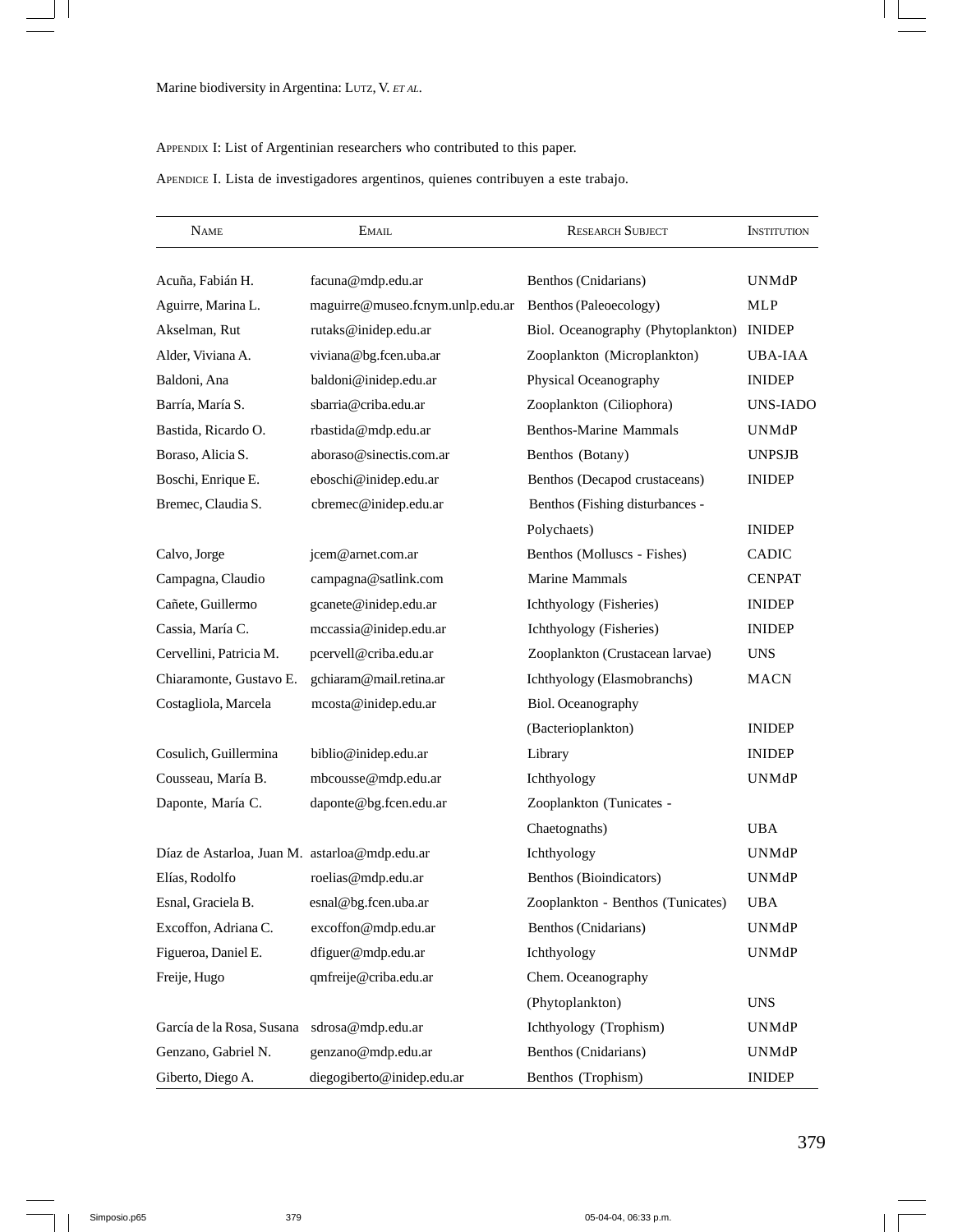$\equiv$ 

### CONTINUATION APENDIX I.

CONTINUACIÓN APÉNDICE I.

| <b>NAME</b>                 | EMAIL                          | <b>RESEARCH SUBJECT</b>                              | <b>INSTITUTION</b> |
|-----------------------------|--------------------------------|------------------------------------------------------|--------------------|
| Helbling, Walter            | whelbling@efpu.com.ar          | Biol. Oceanography (Photobiology -<br>Phytoplankton) | <b>EFPU</b>        |
| Hoffmeyer, Mónica S.        | bmhoffme@criba.edu.ar          | Zooplankton (Crustaceans - Ecology)                  | <b>IADO</b>        |
| Incorvaia, Inés S.          | incor@inidep.edu.ar            | Ichthyology (Parasitology)                           | <b>INIDEP</b>      |
| Iribarne, Oscar             | osiriba@mdp.edu.ar             | Benthos (Coastal ecology)                            | UNMdP              |
| Jaureguizar, Andrés J.      | ajj@inidep.edu.ar//            | Ichthyology (Ecology)                                | <b>INIDEP</b>      |
|                             | jaureguizara@mar.dfo-mpo.gc.ca |                                                      |                    |
| Kogan, Mariela              | mkogan@inidep.edu.ar           | Zooplankton (Microzooplankton)                       | <b>INIDEP</b>      |
| Lewis, Mirtha N.            | lewis@cenpat.edu.ar            | Marine Mammals                                       | <b>CENPAT</b>      |
| Lovrich, Gustavo A.         | Lovrich@tierradelfuego.org.ar  | Benthos (Crustaceans)                                | <b>CADIC</b>       |
| Lutz, Vivian A.             | vlutz@inidep.edu.ar            | Biol. Oceanography (Bio-optics -                     | <b>INIDEP</b>      |
|                             |                                | Phytoplankton)                                       |                    |
| Madirolas, Adrián O.        | adrian@inidep.edu.ar           | Ichthyology-Zooplankton                              | <b>INIDEP</b>      |
|                             |                                | (Hydroacoustics)                                     |                    |
| Martin, Juan P.             | jpmartin@mdp.edu.ar            | Benthos (Ecology)                                    | UNMdP              |
| Martos, Patricia            | pmartos@inidep.edu.ar          | Physical Oceanography                                | INIDEP-            |
|                             |                                |                                                      | <b>UNMdP</b>       |
| Mendoza, María L.           | mlmendoza@arnet.com.ar         | Benthos (Botany)                                     |                    |
| Menu Marque, Silvina        | silvina@bg.fcen.uba.ar         | Zooplankton (Copepods)                               | <b>UBA</b>         |
| Mianzan, Hermes W.          | hermes@inidep.edu.ar           | Zooplankton (Gelatinous plankton)                    | <b>INIDEP</b>      |
| Morriconi, Elba R.          | jcem@arnet.com.ar              | Benthos (Molluscs - Fishes)                          | <b>CADIC</b>       |
| Negri, Rubén M.             | negri@inidep.edu.ar            | Biol. Oceanography (Phytoplankton)                   | <b>INIDEP</b>      |
| Obenat, Sandra              | sobenat@mdp.edu.ar             | Benthos (Estuarine invertebrates)                    | UNMdP              |
| Pastor de Ward, Catalina T. | pastor@cenpat.edu.ar           | Benthos (Nematoda - Polychaets)                      | <b>CENPAT</b>      |
| Penchazadeh, Pablo E.       | pablop@mail.retina.ar          | Benthos (Molluscs)                                   | MACN-              |
|                             |                                |                                                      | UBA                |
| Pérez de Fankhauser, Laura  | fankhauser@infovia.com.ar      | Benthos (Botany)                                     | <b>UNPSJB</b>      |
| Quintana, Flavio            | quintana@cenpat.edu.ar         | Seabirds                                             | <b>CENPAT</b>      |
| Reta, Raúl                  | reta@inidep.edu.ar             | Physical Oceanography                                | INIDEP-            |
| UNMdP                       |                                |                                                      |                    |
| Rico, Rita                  | rrico@inidep.edu.ar            | Ichthyology                                          |                    |
| Rodríguez, Diego H.         | dhrodri@mdp.edu.ar             | Marine Mammals                                       | UNMdP              |
| Roux, Ana M.                | anaroux@inidep.edu.ar          | Benthos (Fishing disturbances)                       | <b>INIDEP</b>      |

380

 $|$ 

 $\overline{\phantom{0}}$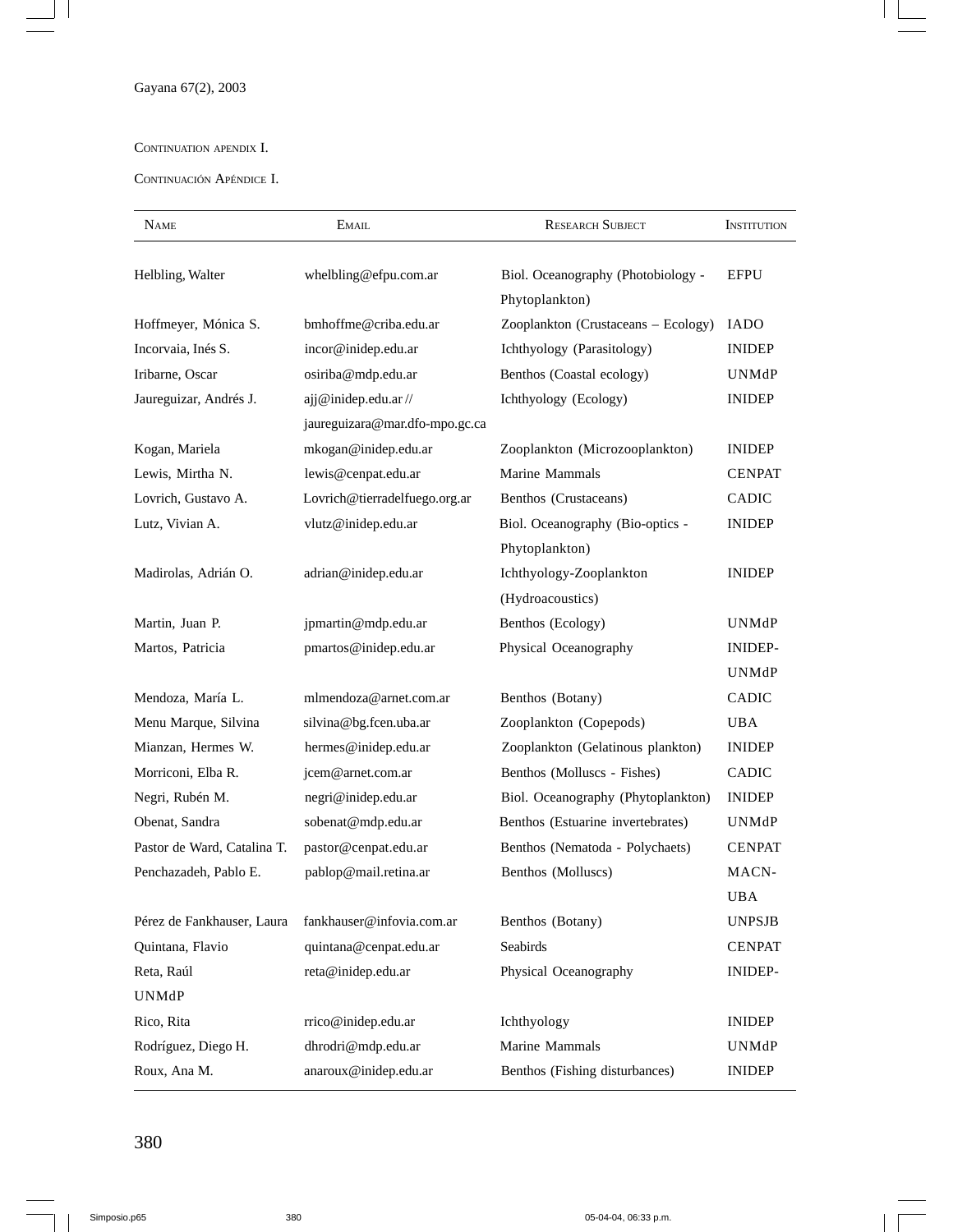Marine biodiversity in Argentina: LUTZ, V. *ET AL.*

CONTINUATION APENDIX I.

 $\frac{1}{2}$ 

CONTINUACIÓN APÉNDICE I.

| <b>NAME</b>                                  | <b>RESEARCH SUBJECT</b><br>EMAIL |                                     | Institution   |
|----------------------------------------------|----------------------------------|-------------------------------------|---------------|
| Scarlato, Norberto                           | scarlato@inidep.edu.ar           | Ichthyology (Fisheries)             | <b>INIDEP</b> |
| Scelzo, Marcelo A.                           | mascelzo@mdp.edu.ar              | Benthos (Decapod crustaceans)       | <b>UNMdP</b>  |
| Schejter, Laura                              | schejter@inidep.edu.ar           | Benthos (Fishing disturbances)      | <b>INIDEP</b> |
| Schiavini, Adrián C.M.                       | schiavini@arnet.com.ar           | Seabirds - Marine Mammals           | <b>CADIC</b>  |
| Silva, Ricardo I.                            | risilva@inidep.edu.ar            | Biol. Oceanography (Phytoplankton)  | <b>INIDEP</b> |
| Silvoni, María G.                            | biblio@inidep.edu.ar             | Library                             | <b>INIDEP</b> |
| Spivak, Eduardo                              | espivak@mdp.edu.ar               | Benthos (Decapod crustaceans)       | <b>UNMdP</b>  |
| Trucco, María I.<br>mtrucco@mdp.edu.ar       |                                  | Benthos (Genetics)                  | <b>UNMdP</b>  |
| Vallarino, Eduardo A.<br>evallari@mdp.edu.ar |                                  | Benthos (Bioindicators)             | <b>UNMdP</b>  |
| Viñas, María D.                              | mdvinas@inidep.edu.ar            | Zooplankton (Crustaceans – Ecology) | <b>INIDEP</b> |
| Zelaya, Diego G.                             | dzelaya@museo.fcnym.unlp.edu.ar  | Benthos (Micromolluscs)             | MLP           |

L  $\overline{\phantom{0}}$ 

 $\overline{\phantom{0}}$